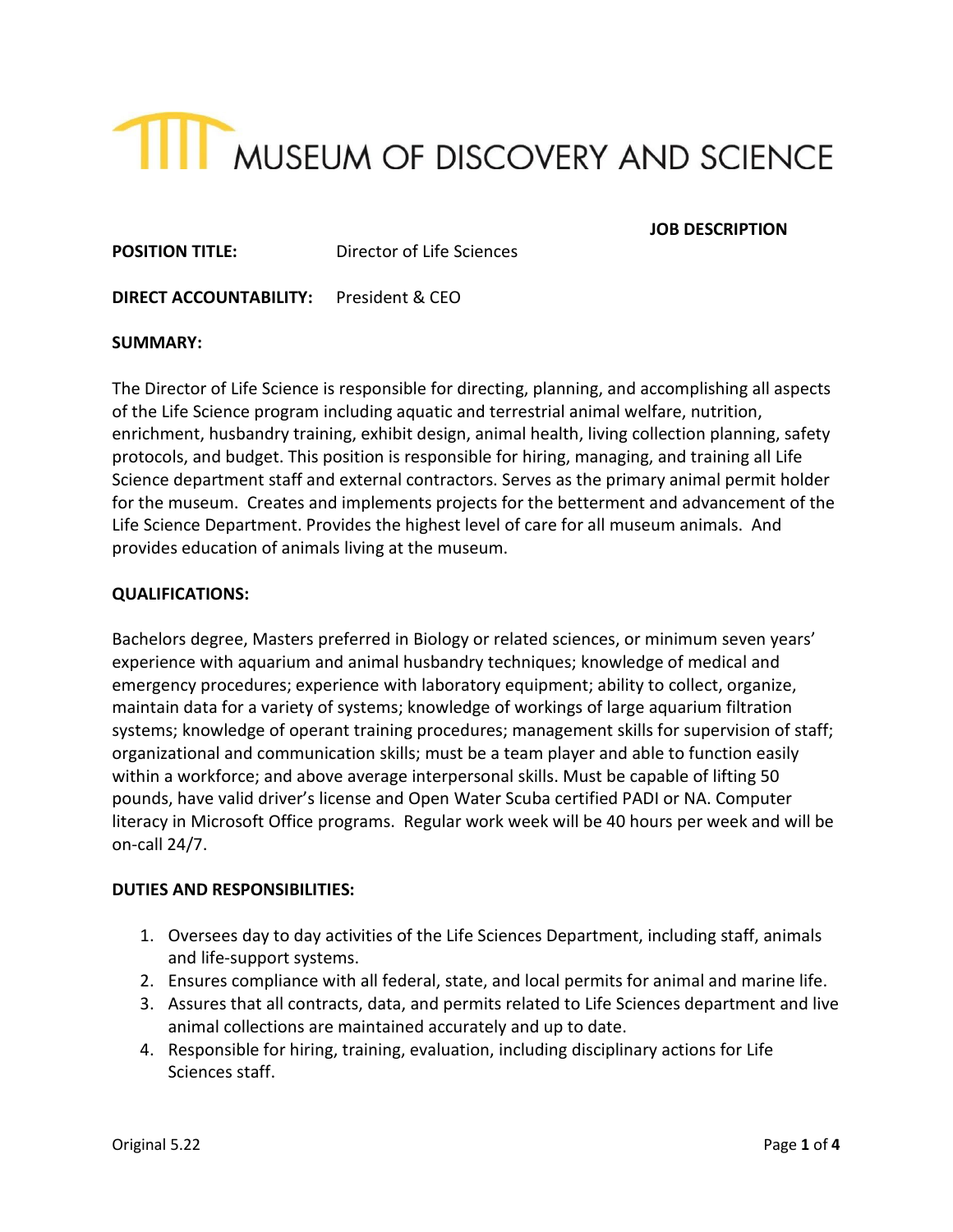- 5. Assures all staff are well trained and versed in all aspects of animal care, animal husbandry, animal training, Life Science and museum policies.
- 6. Responsible for scheduling and management of all Life Science staff, including submitting payroll timesheets, approving PTO and any other staffing needs.
- 7. Develops operating budget, business plans, goals, objectives and policies for the Life Sciences Department.
- 8. Establishes and ensures the preparation and administration of proper animal nutrition and diet programs.
- 9. Assists in maintenance projects or exhibit construction as required.
- 10. Performs basic preparatory and maintenance operations of "EcoScapes" that pertain to Life Science Areas.
- 11. Provides data and material as required for accreditation processes and reviews.
- 12. Oversees all veterinary interactions and medical treatments of all animals in collection and able to make critical decisions over animal health. Assume responsibility for special case medical problems and special exhibits.
- 13. Creates, implements, and oversees a volunteer program for the Life Science Department in collaboration with the Volunteer Coordinator.
- 14. Creates and implements projects that enhance the animal exhibits and healthcare.
- 15. Finds external vendors, collaborators and partners for projects that promote the betterment and expansion of the Life Science Department.
- 16. Creates and implements revenue generating programs conducted by the Life Science Department.
- 17. Collaborates with all other departments in all inter departmental projects that help further the progression of the Museum's Strategic Plan.
- 18. Responsible for Aquarist maintenance and procedures.
	- a. Maintains and repairs all plumbing of aquariums and conducts all aquarium water chemistry including scheduled filter changes and water changes.
	- b. Maintains accurate records of aquarium maintenance.
	- c. Feeds fish and help design diets.
	- d. Cleans interior and exterior glass of aquariums and all animal exhibits.
	- e. Changes aquarium light bulbs in accordance to maintenance schedule.
	- f. Cares for quarantined marine life.
	- g. Order all fish food and aquarium supplies
	- h. Dives specified aquaria.
	- i. Maintains water chemistry of all aquariums and adds all additives to aquariums as needed.
	- j. Replaces all broken or leaky pumps.
- 19. Other related duties as required.

# **COMPETENCIES:**

- 1. Communication Proficiencies.
- 2. Time Management.
- 3. Financial Management.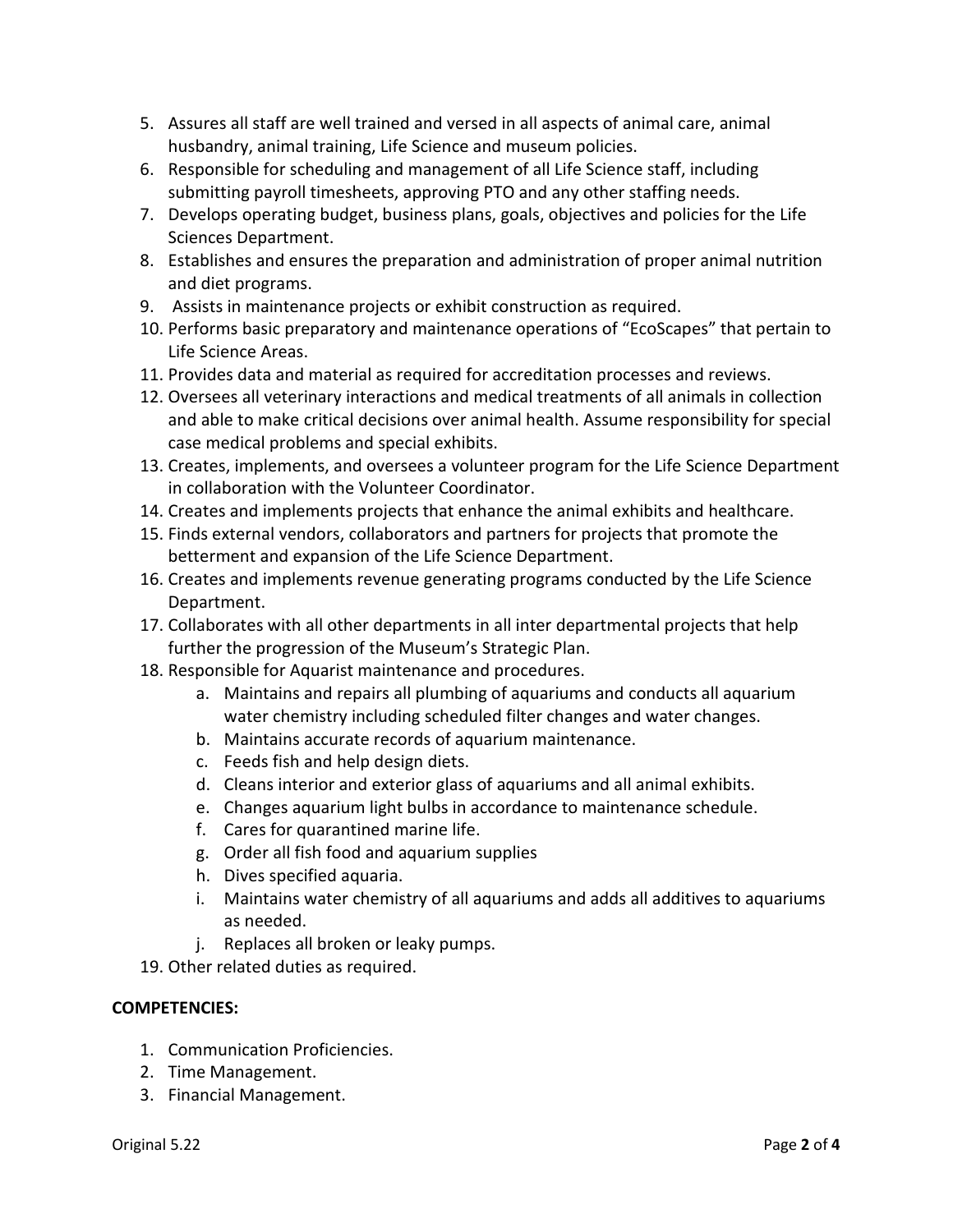- 4. Collaboration Skills.
- 5. Results Driven.
- 6. Personal Effectiveness/Credibility.
- 7. Performance Management.
- 8. Flexibility.
- 9. Technical Capacity.
- 10. Stress Management/Composure.
- 11. Project Management.
- 12. Motivational Skills.

## **SUPERVISORY RESPONSIBILITY:**

This position manages all positions of the Life Sciences staff.

#### **WORK ENVIRONMENT:**

This job operates in a professional museum environment. Will work with a variety of animals. Will need to work with modern technology including walkie talkie radio, computer, microphones, and tablets, and routinely uses standard office equipment such as computers, phones, photocopiers, filing cabinets and fax machines.

#### **PHYSICAL DEMANDS:**

This job operates in a fast-paced, informal educational museum setting. Must be able to perform the following physical behaviors repetitively throughout a shift: standing, walking, handling, reaching horizontally, grasping firmly, reaching above the shoulder, reaching below the waist, pushing buttons, bending, twisting, stooping, squatting, crouching, kneeling, pushing, sitting on the floor, and carrying items upstairs. Must be able to work in high spaces 30 feet and higher, and work in awkward positions: prone, supine, etc. with ability to work 8 hours a day at a bench or moving from area to area as the situation demands. Must be able to lift and carry up to 50 lbs. Position may include indoors and outdoors in extreme temperatures. Must be able to stand for long periods of time. Must be able to complete all aspects of underwater scuba diving; will be completely immersed under water.

# **POSITION TYPE AND EXPECTED HOURS OF WORK:**

This is a full-time, salaried, exempt position, 40-45 hours per week, with benefits starting after probation period. May be required to work some evenings, weekends and holidays.

# **TRAVEL:**

Some overnight travel may be expected for this position and local day travel as needed. May be required to drive MODS vehicle/own vehicle for outreaches or to pick up supplies.